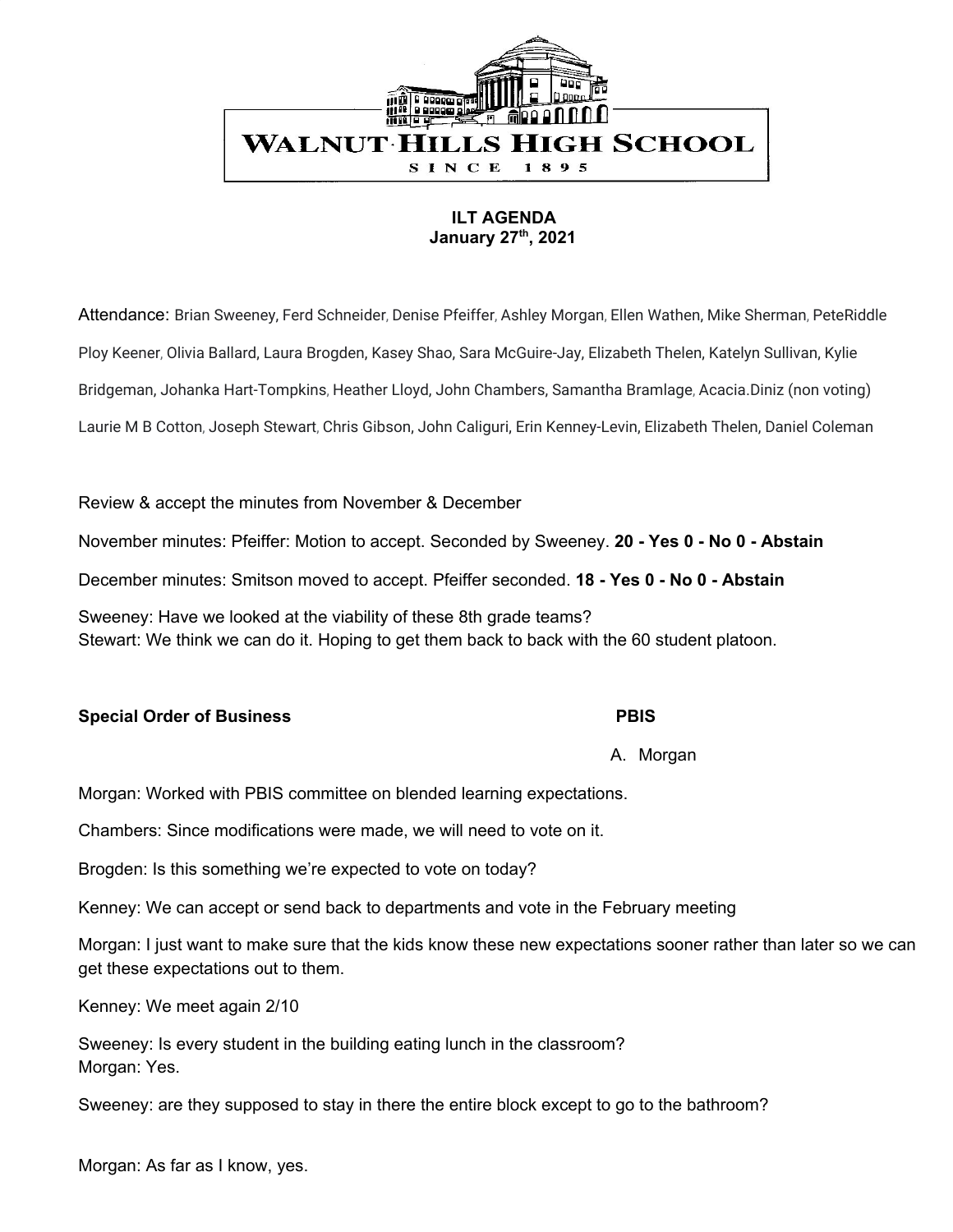Chambers: They'll report to the kiosk to get their lunch and report back. We don't know how long it will take to get through the line at the kiosk.

Sweeney: Can we suggest that as many students as possible pack their lunches?

Morgan: Is that equitable?

Chambers: We'd get into equity issues.

Bramlage: These are district mandated?

Morgan: The things in red are things we didn't think would work in our school.

Bramlage: Is there flexibility to modify what's there?

Morgan: Yes

Lloyd: Do we want to add something about laptops, cables and having them fully charged before school?

Morgan: Yes. It's there, along with water bottles, etc.

Pfeiffer: Is there anything about the expectation of students having to be "on" during the 30 minutes on Mondays?

Stewart: I think the FOS committee discussed that?

Smitson: Weren't we going to put out a list of expectations?

Chambers: The Monday remote expectation is a regular expectation. It's not going to be optional. When we put out the school-wide expectations, that will be included in the Monday expectations. Attendance will reflect whether they attended or not.

Kenney- need a motion to send back to departments or to vote.

Schneider: I think departments need the opportunity to read. Seconded by Brogden. Passes.

Morgan: We are struggling for attendance on PBIS committee. Now more than ever, we need to make an impact in the building. We are struggling.

Hart-Tomkins: We could vote online?

Schnieder: Can we at least give our departments some time read through it?

Pfeiffer: Can Ashley make a feedback form and send to department chairs?

Chambers: Can we get a hard date on getting that information back to AShley?

Schneider: How about 2/2?

Kenney: On 2/2, I will send out an electronic vote.

# **Vote to Send back to Departments and vote on 2/2 17 - Yes, 0-No, 0-Abstian**

# **Old Business Originator**

# **ACT Schedule for Week of Feb 22 (Passed Online vote) Kenney**

Kenney: Vote did pass online. If we're starting early, does that screw up what we've already passed? Chambers: I don't think it will. I'll check with Maria to make sure.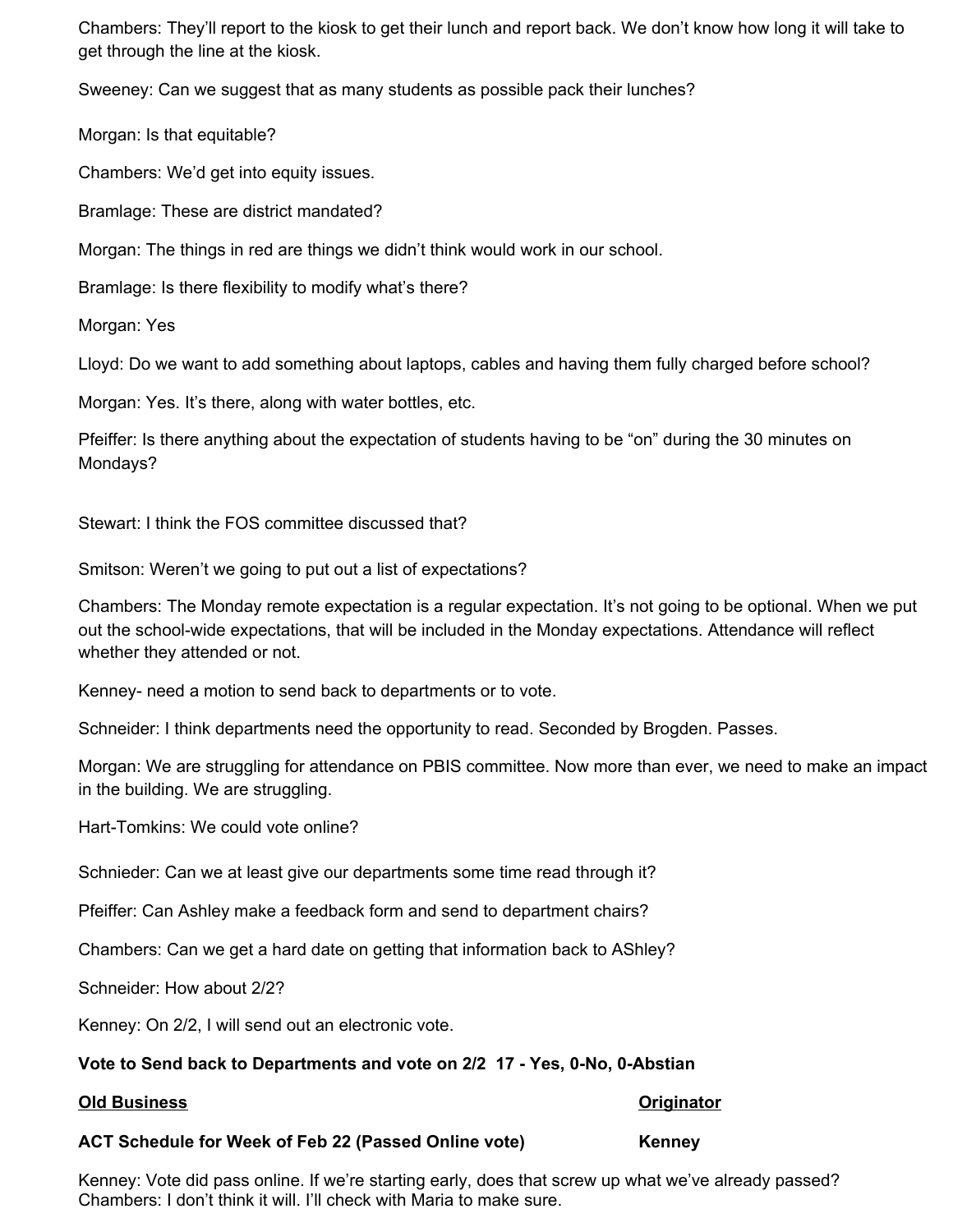Pfeiffer: Who is going to proctor the test? Chambers: Will have to talk to Maria. McGuire- Jay: Will also need to check on bussing

### **New Business Originator**

### **Long Range Plan and Strategic Directions Restle**

Restle: LRP expired in 2019. Committee went through the plan word by word to make sure plan was still viable, whether it had been accomplished or whether they need to continue. Committee feels like they're ready to ask for approval from ILT and LSDMC. LRP contains initiatives that are crucial to our school. Strategic plan are transformative for our school. We are asking ILT's approval of these strategic directions so we can move forward on action plans.

Thelen: Are we voting on approval of the plan or to take to departments for discussion?

Kenney- This is not a time pertinent issue, but I agree that this should be taken to departments.

Restle- we'd love to take this to departments for feedback.

SMJ: There seems to be a difference in messaging between telling kids to sign up for CCP classes vs AP classes. If we really want to be a regional center for AP training, maybe we should get on the same page with that. With the schedule, we may want to rephrase the expansion of teaming- teaming implies a common planning time. Maybe a phase in to more autonomy with common students?

Restle- these were written prior to our new cohortining. Maybe I could create document that departments can share for feedback.

Kenney- Good idea. Any other discussion?

Kenney- motion to take LRP and strategic docs to depts. Bramlage second. **Passes**

# **Vote to Send back to Departments and vote on 2/2 16 - Yes, 0-No, 0-Abstian**

### **AB Block Schedule for 2020-2021 School Year Morgan**

Stewart: FOS met. Came up with a schedule. Put the block schedule in place to keep transitions to a minimum. That is why the block schedule is being advocated for. District is asking us to keep the block schedule. Chambers: Downtown highly recommends that we keep the block schedule. They said they would be ok with modifications to reduce transitions and hallway traffic.

Morgan: It would maximize the time because of sanitation at the beginning and end of classes.

Hart-Tomkins: A lot of teachers would be with students without a break all day.

Chambers: Let me address that. We are aware of schedules that are like the ones Johanka referenced. We wouldn't move forward with a schedule that did not allow for a 30 minute, uninterrupted lunch. We are working on possibilities to provide coverage on days when you have that full day of classes.

Erin - Prep bells and where to go?

Chambers - Teachers don't need to be at school during their prep bells.

Hart-Tomkins - If a person could come and give me lunchtime?

Chambers - We are working on this. You don't have to be in your classroom during lunch. You can sit in the hallway. District is providing plastic barriers for every student during lunch so they can eat without masks. McGuire-Jay - Are we starting this on Feb. 1 or what date?

Chambers - Starting when students enter the building on Tuesday Feb. 16.

Hart-Tomkins - Can we advocate to wait to begin until the 7th-8th graders come?

Chambers - District leadership is aware we have over 250 junior high taking high school courses. My proposal is that we bring everyone back for the AB block schedule grades 7-12 on March 1 so junior high doesn't miss two weeks of instruction. But I haven't gotten a response from the district.